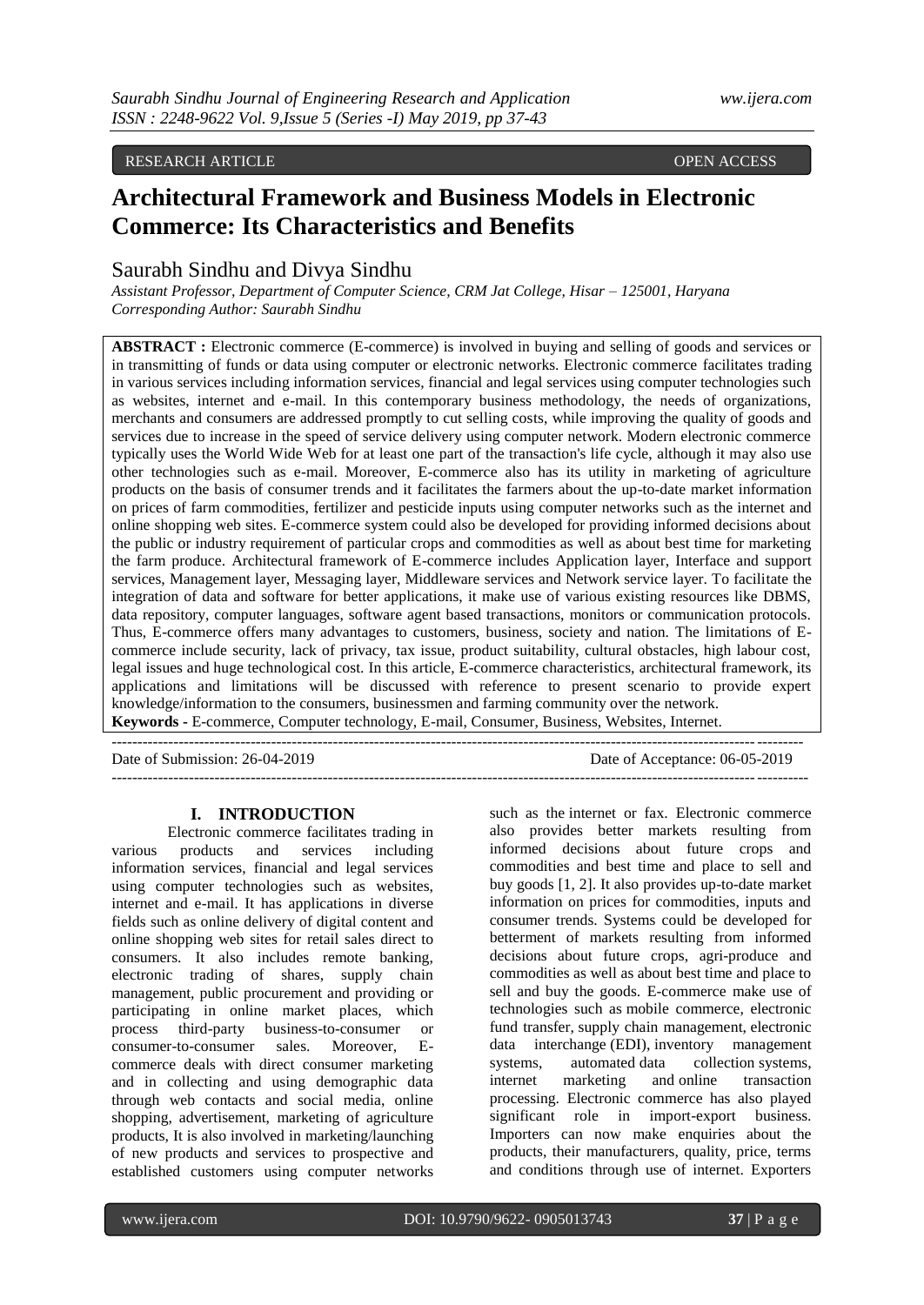can also make enquiries about suitable customers. Payments can be made by electronic modes including internet money transfer.

The volume of cross-border [electronic](https://www.sciencedirect.com/topics/computer-science/electronic-commerce)  [commerce](https://www.sciencedirect.com/topics/computer-science/electronic-commerce) (CBEC) is quickly becoming a new form of international trade. Behind this development, [information technology](https://www.sciencedirect.com/topics/computer-science/information-technology) plays a critical role in developing consumer informedness [3]. As social commerce is proliferating and evolving across many emerging markets, familiarity and trust play a major role in mediating exchange between sellers and buyers, and its positive effects in buyers" perceived usefulness of each social commerce platform [4]. Finally, Word of Mouth also plays a vital role in building trust and helps in increasing buyer propensity and intention to search for products on these social commerce platforms. namely, social (trust and familiarity), technical (governing form factor and technological utility), and socio-technical (perceived ease of use, perceived usefulness and word of mouth). Moreover, E-commerce provides suppliers with a range of opportunities to reduce distance as perceived by online buyers. They can reduce psychological barriers to cross-border demand by designing websites that simplify the search for and comparison of products and suppliers across countries. They can reduce cost barriers by applying pricing strategies that redistribute transportation costs and they can overcome time barriers offering express delivery services.

Propelled by rising smartphone penetration, the launch of 4G networks and increasing consumer wealth, the Indian ecommerce market is expected to grow to US\$ 200 billion by 2026 from US\$ 38.5 billion in 2017. The ongoing digital transformation in the country is expected to increase India"s total internet user base to 829 million by 2021 from 560.01 million as of September 2018. Moreover, India"s internet economy is expected to double from US\$125 billion as of April 2017 to US\$ 250 billion by 2020, majorly backed by E-commerce. India"s Ecommerce revenue is expected to jump to US\$ 120 billion in 2020, growing at an annual rate of 51 per cent, the highest in the world. During 2018, electronics is currently the biggest contributor to online retail sales in India with a share of 48 per cent, followed closely by apparel at 29 per cent. Online retail sales in India are expected to grow by 31 per cent to touch US\$ 32.70 billion in 2018, led by Flipkart, Amazon India and Paytm Mall. In addition, the Government of India has announced various initiatives since 2014 namely, Digital India, Make in India, Start-up India, Skill India and Innovation Fund. The timely and effective

implementation of such programmes will likely support the E-commerce growth in the country.

# **II. CHARACTERISTICS OF E-COMMERCE**

Before implementation of E-commerce in particular organizations, following are few important characteristic features of the Ecommerce [5]. The E-commerce is a technology to run the business and it is expensive to implement. The E-commerce allows us reach to market and sale our products through website and collect information from our customers. E-commerce concept in business is aligned with our presence on the internet. E-commerce acts as information gathering and dispensing device to conduct the business. It not only allows us to advertise market and sell the products but also keep track of accounts receivable and payables. Whenever, we consider implementing E-commerce in our business, the flow of information from our website into our back office operations may also be considered. The additional information like the location of the customers could be collected and compiled. E-commerce allows us to process credit card information of our customers and take care of cyber cash from our customers. Moreover, the decision of implementing E-commerce is dependent on the choice of making day to day business transaction online. During implementation of E-commerce, we need to work with sales, marketing finance, technical support, customer service, information systems network about administrations and support staff, E-commerce framework and architecture.

# **III. ARCHITECTURAL FRAMEWORK FOR E-COMMERCE**

E-commerce system consists of many layers and each layer has a specific function that can be described separately. The lower layers support the upper ones. They provide us with a logical means of discussing the architecture of Ecommerce systems. The bottom layer is physical layer, which consists of physical infrastructure such as cables, wires, satellites, mobile phone system etc. Their common function is that they provide the communication infrastructure for E-commerce. The emergence of wireless communications has enabled the use of mobile. The Architectural framework for E-commerce consists of six layers (Fig. 1) as follows:

# **3.1. Application Layer**

In the application layer services of Ecommerce, it is decided that what type of Ecommerce application is going to be implemented. There are four types of distinguished E-commerce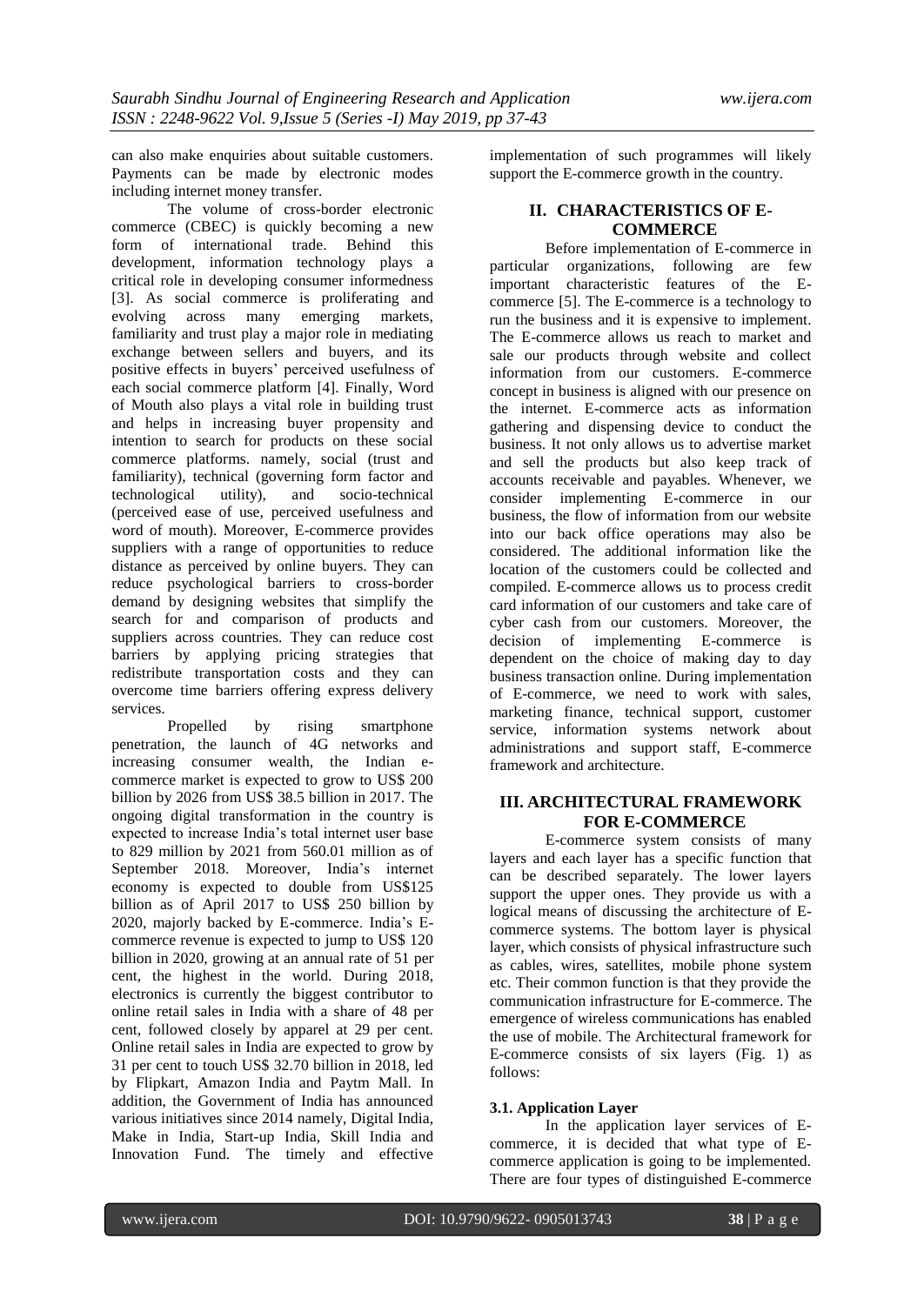applications, which include C2B E-commerce (Consumer to Business E-commerce), B2B Ecommerce (Business to Business E-commerce), C2C E-commerce (Consumer to consumer Ecommerce) and G2E E-commerce (Government to Employee E-commerce).

#### **3.2. Interface and Support Services**

The second layer of the architectural framework is interface layer. Interactive catalogs and directory support services are the examples of this layer. Interactive catalogs are the customized interface to customer applications such as home shopping. Interactive catalogs are very similar to the paper-based catalog except that the first one has the additional features such as use of graphics and video to make the advertising more attractive. Directory services have the functions necessary for information search and access. The directories attempt to organize the enormous amount of information and transactions generated to facilitate e-commerce. The main difference between the interactive catalogs and directory services is that the interactive catalogs deal with people while directory support services interact directly with software applications.

#### **3.3. Management Layer**

This layer deals with the voluminous amounts of information on the networks. This layer works as an intermediary that provides service integration between customers and information providers, given some constraint such as low price, fast services or profit maximization for a client. For example, a person wants to go to USA from India, the person checks the sites of various airlines for the low-price ticket with the best available service. For this he must know the URL"s of all the sites. Another aspect of the brokerage function is the support for data management and traditional transaction services. Brokerages may provide tools to accomplish more sophisticated, time-delayed updates or future-compensating transactions.

#### **3.4. Messaging Layer**

In any business, electronic messaging is an important issue. The commonly used messaging systems like phone, fax and courier services have certain problems such as if phone line is dead or the phone number is wrong. In the case of courier service, if you want to deliver themes sages instantly, it is not possible as it will take some time depending on the distance between the source and destination places. Electronic messaging services like e-mail, enhanced fax and EDI are the solution for such type of problems. The major advantage of the electronic messaging is the ability to access the

right information at the right time across diverse work groups. The main constraints of the electronic messaging are security, privacy and confidentiality through data encryption and authentication techniques. Messaging layer includes the following i.e., digital encryption standard (DES), advanced encryption standard (AES), public key encryption (PKE), digital signature (DS) and electronic data interchange (EDI) protocol.

#### **3.5. Middleware Services**

The enormous growth of networks, client server technology and all other forms of communication among unlike platforms is the reason for the invention of middleware services. The middleware services are used to integrate the diversified software programs and make them talk to one another. Middleman services layer consists of the following: value added networks, digital signature, electronic payment schemes, E-payment, electronic cash (E-cash) and hosting services.



# **commerce**

#### **3.6. Network Infrastructure**

The effective and efficient linkage between the customer and the supplier is a precondition for E-commerce. Therefore, this layer is also known as information superhighway in which the data flow from sender to receiver is noticed. Network service layer includes e-mail, WWW (World wide web), HTTP (Hyper Text Transfer Protocol), HTML (Hyper Text Markup Language), XML (Extensible Markup Language), SE (Search Engines) and SA (Software Agents).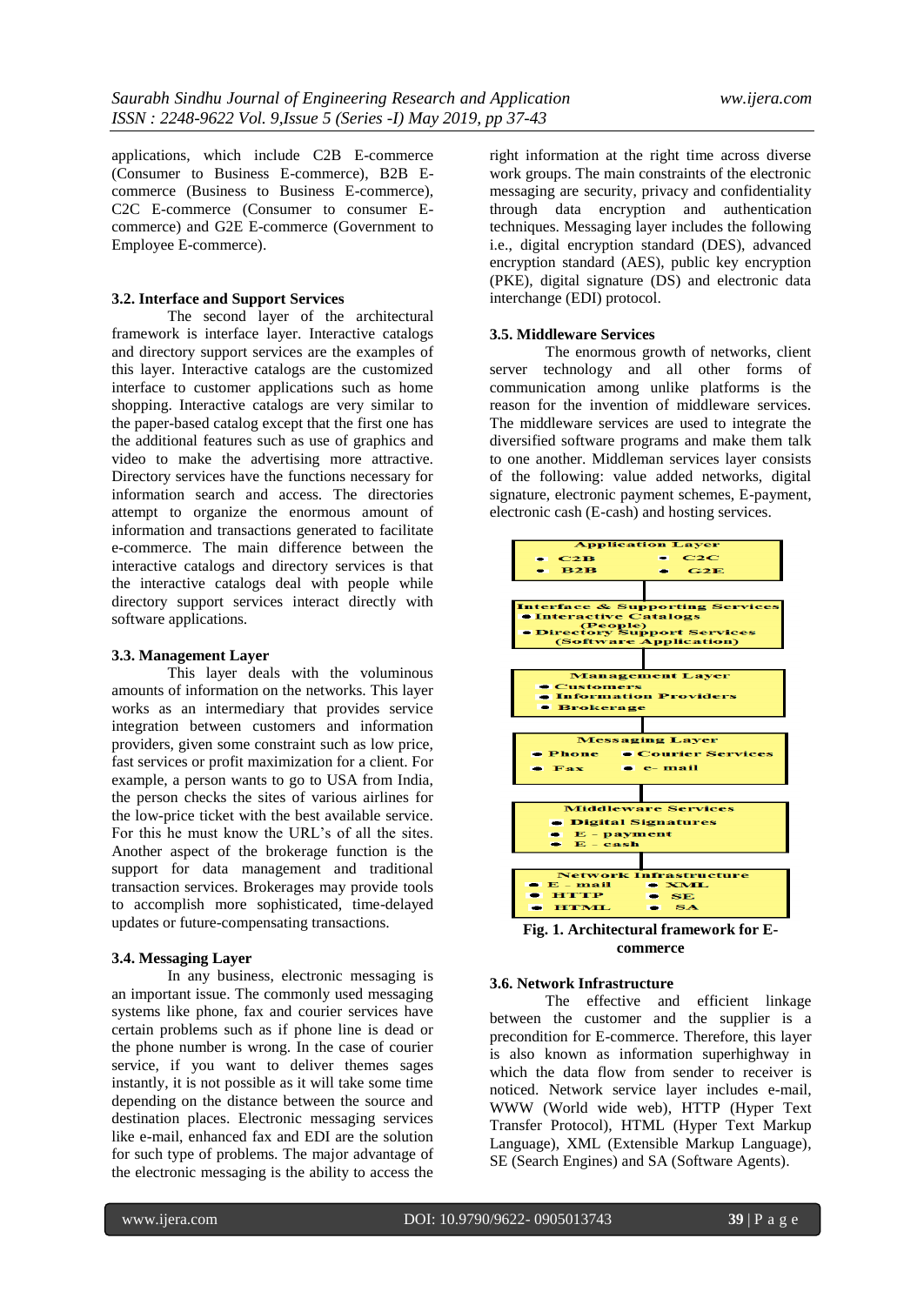# **IV. E-COMMERCE BUSINESS MODELS**

The design theory of a business pattern as well as the design artifact of a pattern comic has been suggested to offer a range of contributions to the literature on business models [6, 7]. First, they permit a clearer distinction to be drawn between business model, business motivation and business strategy. Secondly, they suggest a clearer way of building models of "business" (organizing) either as currently conceived (as-is) or in terms of envisaged models (as-if). This also allows clearer expression of business motivation in terms of transitions between as-is and as-if business patterns. Third, business patterns offer a practical way of thinking about the reuse of business models as patterns and their potential for benchmarking purposes. Yooa and Jangb [8] suggested a conceptual framework containing the concepts of business models, service relationships and technology. E-commerce research was divided into three phases based on milestones of E-commerce evolution based on over 1000 E-commerce articles into three perspectives.

In overall, E-commerce business models can generally be categorized into the following seven categories [9] that includes (i) Business-to-Business (B2B), (ii) Business-to-Consumer (B2C), (iii) Consumer- to-Consumer (C2C), (iv) Consumer-to-Business (C2B), (v) Business-to-Government (B2G), (vi) Government-to-Business (G2B) and (vii) Government-to-Citizen (G2C). The various categories of business model are represented in Fig. 2.

In **Business - to – Business** (B2B) model, a website sells its products to an intermediate buyer, who then sells the product to the final customer [10]. As an example, a wholesaler places an order from a company's website and after receiving the consignment, sells the end product to the final customer who comes to buy the product at one of its retail outlets. In **Business – to – Consumer** (B2C) model, a website following B2C business sells its products directly to a customer (Fig. 3). A customer can view the products shown on the website. The customer can choose a product and order the same. The website will then send a notification to the business organization via e-mail and the organization will dispatch the product/goods to the customer. For example, Amazon is the largest bookstore in the world (at [www.amazon.com\)](http://www.amazon.com/), with 50% of the book market share. After gaining a reputation in the bookstore, Amazon expanded the offerings to music, video, gifts and auction.



**Fig. 2. Different business models utilized inEcommerce**

In **Consumer - to – Consumer** (C2C) business model, a website the helps consumers to sell their assets like residential property, cars, motorcycles etc., or rent a room by publishing their information on the website. Website may or may not charge the consumer for its services. Another consumer may opt to buy the product of the first customer by viewing the post/advertisement on the website. Thus, the deal is finalized through the website without an actual meeting. In **Consumer – to – Business** (C2B) model, a consumer approaches a website showing multiple business organizations for a particular service (Fig. 4). The consumer places an estimate of amount he/she wants to spend for a particular service. For example, the comparison of interest rates of personal loan/car loan provided by various banks via websites. A business organization fulfills the consumer's requirement within the specified budget, approaches the customer and provides its services.



**Fig. 3. Business -to – Consumer model**

In **Business - to – Government (**B2G) model, websites are used by governments to trade and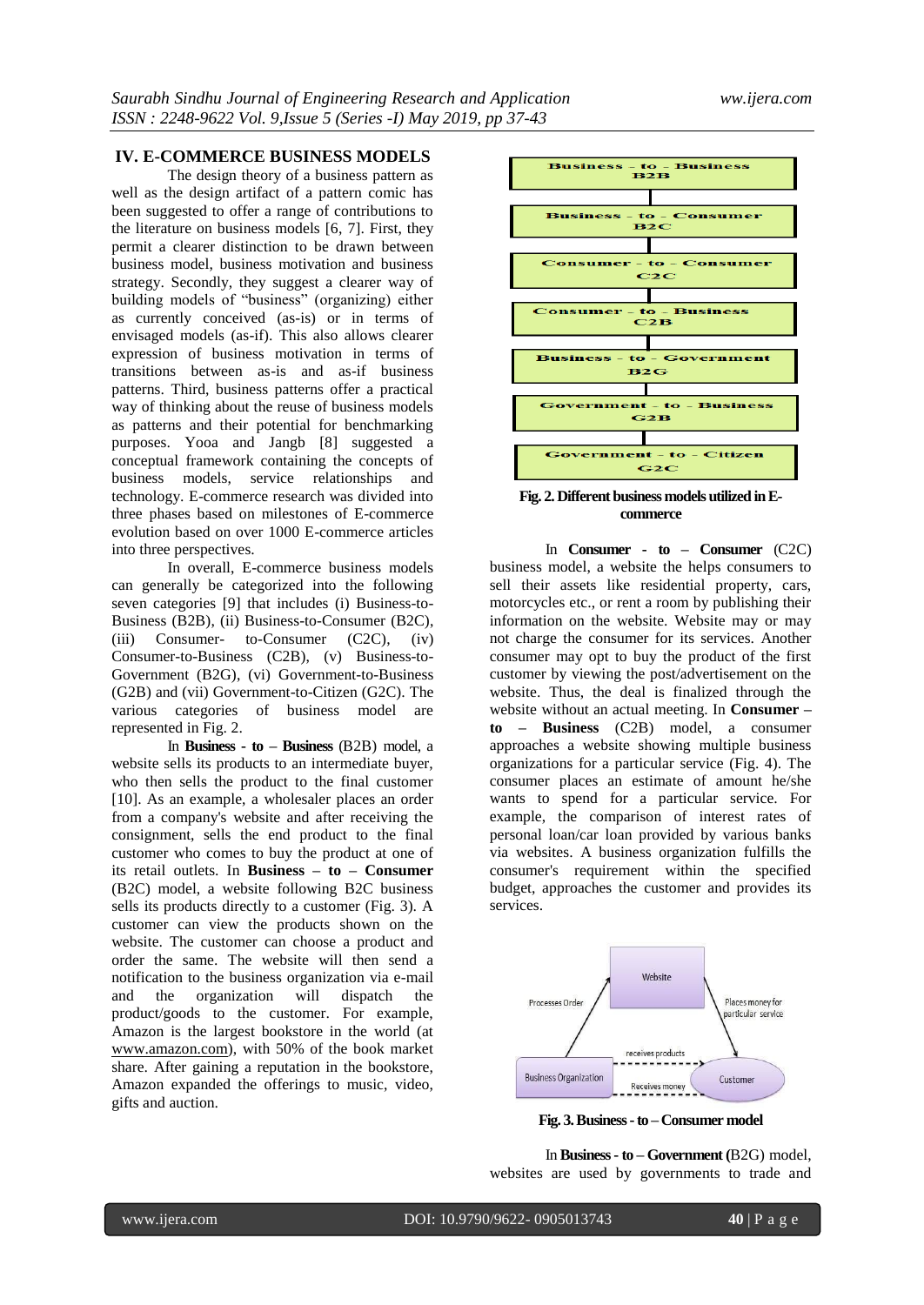exchange information with various business organizations. Such websites are accredited by the government and provide a medium to businesses to submit application forms to the government. In **Government -to –Business (G2B)** model, governments use websites to approach business organizations). Such websites support auctions, tenders and application submission functionalities. In G2B models, it reduce the time to fill out export forms, enable businessmen for online tax filling and business organizations can comment on rules and regulations of the government.



**Fig. 4. Consumer -to –Business model**

In **Government - to – Citizen** (G2C) model, governments use websites to approach citizen in general (Fig. 5). Such websites support auctions of vehicles, machinery or any other material. Such website also provides services like registration for birth, marriage or death certificates. The main objective of G2C websites is to reduce the average time for fulfilling citizen"s requests for various government services. Citizens may communicate their opinion on wide range of government proposals and policies through the internet.



**Fig. 5. Government -to – Citizen model**

### **V. BENEFITS OF E-COMMERCE**

E-commerce is proved to be highly costeffective for business organizations as it cuts down the cost of marketing, processing, inventory management, customer care etc. It also reduces the burden of infrastructure required for conducting business. The information related to the customers could be collected and managed efficiently, which in turn will assist in developing efficient promotional strategy. In E-commerce, business activities and business transactions can be executed at all times (24x7) leading to the increment in sales as well as profits.

Kim et al. [11] examined distance effects on cross-border electronic commerce in 721 regions in five countries of the European Union and reported that express delivery reduces distance for cross-border demand and that e-demand delivered by express services is more time sensitive and less price sensitive than e-demand satisfied by standard delivery. The willingness of e-customers to pay for express services is shown to be affected by income and by the relative lead-time benefits and express charges. Furthermore, the adoption of express delivery is positively associated with eloyalty in terms of repurchase rates. The results confirm the importance for e-suppliers of cleverly designed delivery services to reduce distance in order to attract online customers across borders.

The benefits of E-commerce can be further subdivided into benefits to organizations, benefits to customers and benefits to society.

#### **5.1. Benefits to organisations**

E-commerce expands the market place to national and international markets. The company can easily and quickly locate more customers, the best suppliers and the most suitable business partners across the globe. E-commerce caters to the demands of national as well as international business simultaneously and brings your business activities out of geographical boundaries [12]. With E-commerce, even small businesses get the access to the global market. E-commerce reduces the cost of creating, processing, distributing, storing and retrieving paper based information. It provides organizations with an ability to create highly specialized business. E-commerce reduces the time between outlay of capital and the receipt of products and services. It allows reduced inventories and overheads. The productivity, sales, knowledge of workers and administrators can be increased significantly. E-commerce lowers telecommunications cost as the internet is much cheaper medium of communication.

### **5.2. Benefits to Customers**

E-commerce enables customers to shop or to do other transactions 24 hours a day and 365 days a year. It provides many choices to the customers. A customer can choose from many vendors and products. Shopping online is time saving and convenient. In addition to it, you also get to see the reviews of other consumers that will help you in making beneficial purchase decision. Due to the competition in market, E-commerce provides customers with less expensive products and services. E-commerce gives customers an opportunity to look for cheaper and better quality products. With E-commerce, consumers can search the specific product or service they require and can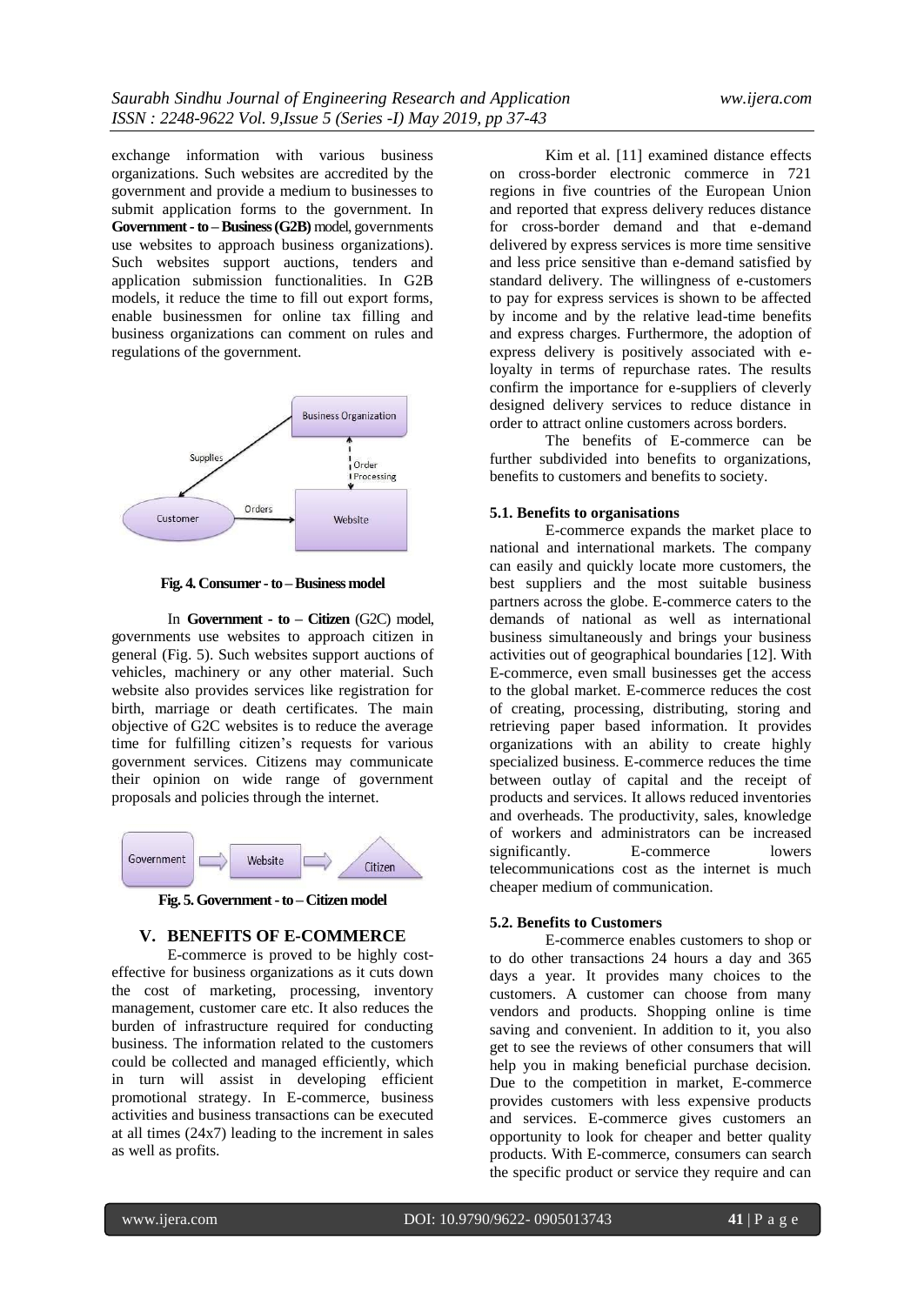even find the direct manufacturer from where they can purchase products at comparatively less price. Relevant information about the product is delivered to the customers within seconds. E-commerce allows the customers to participate in virtual auctions.

#### **5.3. Benefits to Society**

E-commerce facilitates the delivery of public services like health care, education and distribution of government social services at a reduced cost and improved quality. It allows people to spend more time at home rather wasting time in shopping. E-commerce allows some articles to be sold at cheap prices and this way, less affluent people can buy more to increase their standard of living. It enables the people of developing countries to buy products and services that are not otherwise available to them.

### **VI. LIMITATIONS OF E-COMMERCE**

Though E-commerce offers many advantages to customers, business, society and nation, there are still some areas of concern that need to be addressed [13]. The following are some of the limitations or disadvantages of E-commerce.

### **6.1. Security**

The biggest drawback of E-commerce is the issue of security. People fear to provide personal and financial information, even though several improvements have been made in relation to data encryption. Certain websites do not have capabilities to conduct authentic transactions. Fear of providing credit card information and risk of identity limit the growth of E-commerce. In case of B2C model of E-commerce, the security and privacy issues are of the most concerns. Careful design of security policies is needed to make sure the safety of customer information. People fear to operate in a paperless and faceless electronic world. Some of the business organizations do not have physical existence. People do not know with whom they are conducting commercial transactions. This aspect makes people to opt physical stores for purchases. As the seller and buyers are not face to face, the customer hardly trusts a seller. This is a limiting factor in implementing the E-commerce solution.

#### **6.2. Product suitability**

People have to rely on electronic images to purchase products. Sometimes, when the products are delivered, the product may not match with electronic images. Finally, it may not suit the needs of the buyers. The lack of "touch and feel" prevent people from online shopping.

#### **6.3. Lack of privacy and Cultural obstacles**

Many websites do not have high encryption for secure online transaction or to protect online identity. Some websites illegally collect statistics on consumers without their permission. Lack of privacy discourages people to use internet for conducting commercial transactions. E-commerce attracts customers from all over the world. Habits and culture of the people differ from nation to nation. They also pose linguistic problems. Thus, differences in culture create obstacles to both the business and the consumers

## **6.4. Tax and Legal issue**

Sales tax is another bigger issue when the buyer and seller are situated in different locations. Computation of sales tax poses problems when the buyer and seller are in different states. Another factor is that physical stores will lose business if web purchases are free from tax.

The cyber laws that govern the Ecommerce transactions are not very clear and vary from country to country. These legal issues prevent people from entering into electronic contracts. Many legal issues regarding the implementation of E-commerce are yet to be resolved.

#### **6.5. Technical limitations**

There is a lack of system security, reliability, standards and some communication protocols. There is insufficient telecommunication bandwidth and software development tools are changing rapidly. It is difficult to integrate the internet and E-commerce software with some existing applications and databases. Vendors may need special web servers and other infrastructures, in addition to network servers. Some E-commerce software might not be compatible with the existing hardware of the organization. It may not be possible to browse through a particular page due to lack of standardized software.

### **6.6. Huge technological cost**

The cost of developing an E-commerce solution can be very high [14]. Highly talented and technically qualified workforces are required to develop and manage the websites of the organization. Since internet provides a lot of job opportunities, business organizations have to incur a lot of expenses to retain a talented pool of employees. If it is developed by the programmers of the organization, lack of experiences can result in delays. Technological infrastructure may be expensive and huge cost has to be incurred to keep pace with ever changing technology. For business organizations, it is necessary to allocate more funds